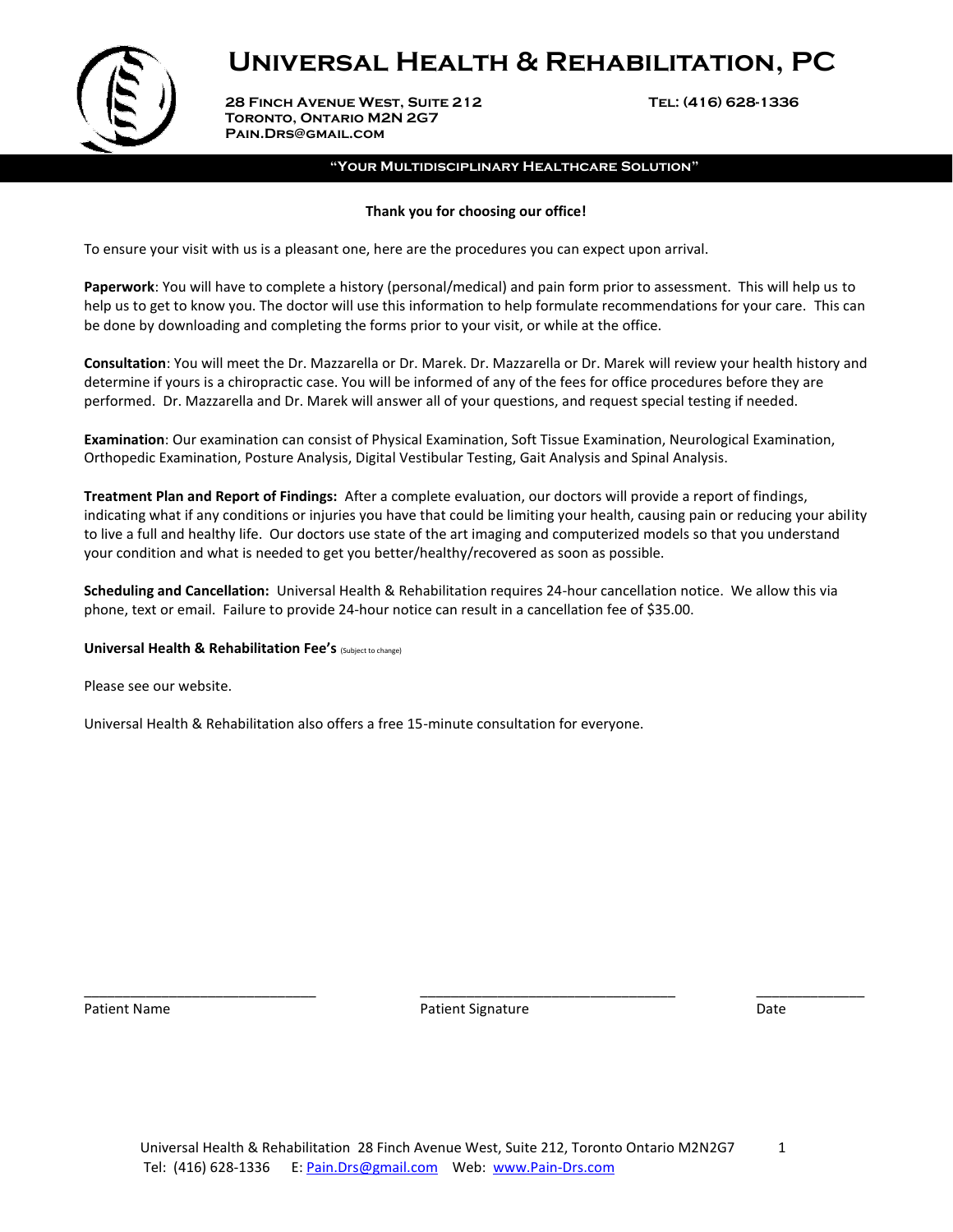

 **28 Finch Avenue West, Suite 212 Tel: (416) 628-1336 Toronto, Ontario M2N 2G7 UHandR@gmail.com www.Pain-drs.com**

**"Your Multidisciplinary Healthcare Solution"**

| <b>New Patient Intake Form:</b>                                                                                             | Date:                                                                                                         |  |  |  |  |  |
|-----------------------------------------------------------------------------------------------------------------------------|---------------------------------------------------------------------------------------------------------------|--|--|--|--|--|
|                                                                                                                             |                                                                                                               |  |  |  |  |  |
|                                                                                                                             |                                                                                                               |  |  |  |  |  |
|                                                                                                                             |                                                                                                               |  |  |  |  |  |
|                                                                                                                             |                                                                                                               |  |  |  |  |  |
|                                                                                                                             |                                                                                                               |  |  |  |  |  |
|                                                                                                                             | PLEASE CHECK THE BOX THE BEST APPLIES                                                                         |  |  |  |  |  |
| Minor   Single   Married   Divorced   Widow                                                                                 | <b>Marital Status</b>                                                                                         |  |  |  |  |  |
| Male   Female                                                                                                               | Gender                                                                                                        |  |  |  |  |  |
| Car Accident   Work Accident   Pain   Wellness                                                                              | What Brings you in today?                                                                                     |  |  |  |  |  |
|                                                                                                                             | <b>PREVIOUS TREATMENT EXPERIENCE</b>                                                                          |  |  |  |  |  |
| Have you been treated by another doctor for this condition?<br>If yes, by who:                                              | Yes<br>No                                                                                                     |  |  |  |  |  |
| <b>Clinic Name</b><br><b>Doctors Name</b>                                                                                   | Phone                                                                                                         |  |  |  |  |  |
| Have you seen a Chiropractor before?<br>Yes<br>No.<br>If yes, How was your experience?<br>Good<br>Ok<br>Great<br><b>Bad</b> |                                                                                                               |  |  |  |  |  |
| <b>FAMILY DOCTOR</b>                                                                                                        |                                                                                                               |  |  |  |  |  |
|                                                                                                                             | Tel: with the contract of the contract of the contract of the contract of the contract of the contract of the |  |  |  |  |  |
| Address: Andreas Address:<br>Would you like us to provide your MD with information regarding your health?                   | Yes<br>No                                                                                                     |  |  |  |  |  |
|                                                                                                                             | WHO CAN WE THANK FOR THE REFERRAL                                                                             |  |  |  |  |  |
|                                                                                                                             |                                                                                                               |  |  |  |  |  |
|                                                                                                                             | Universal Health & Rehabilitation 28 Finch Avenue West, Suite 212, Toronto Ontario M2N2G7 1                   |  |  |  |  |  |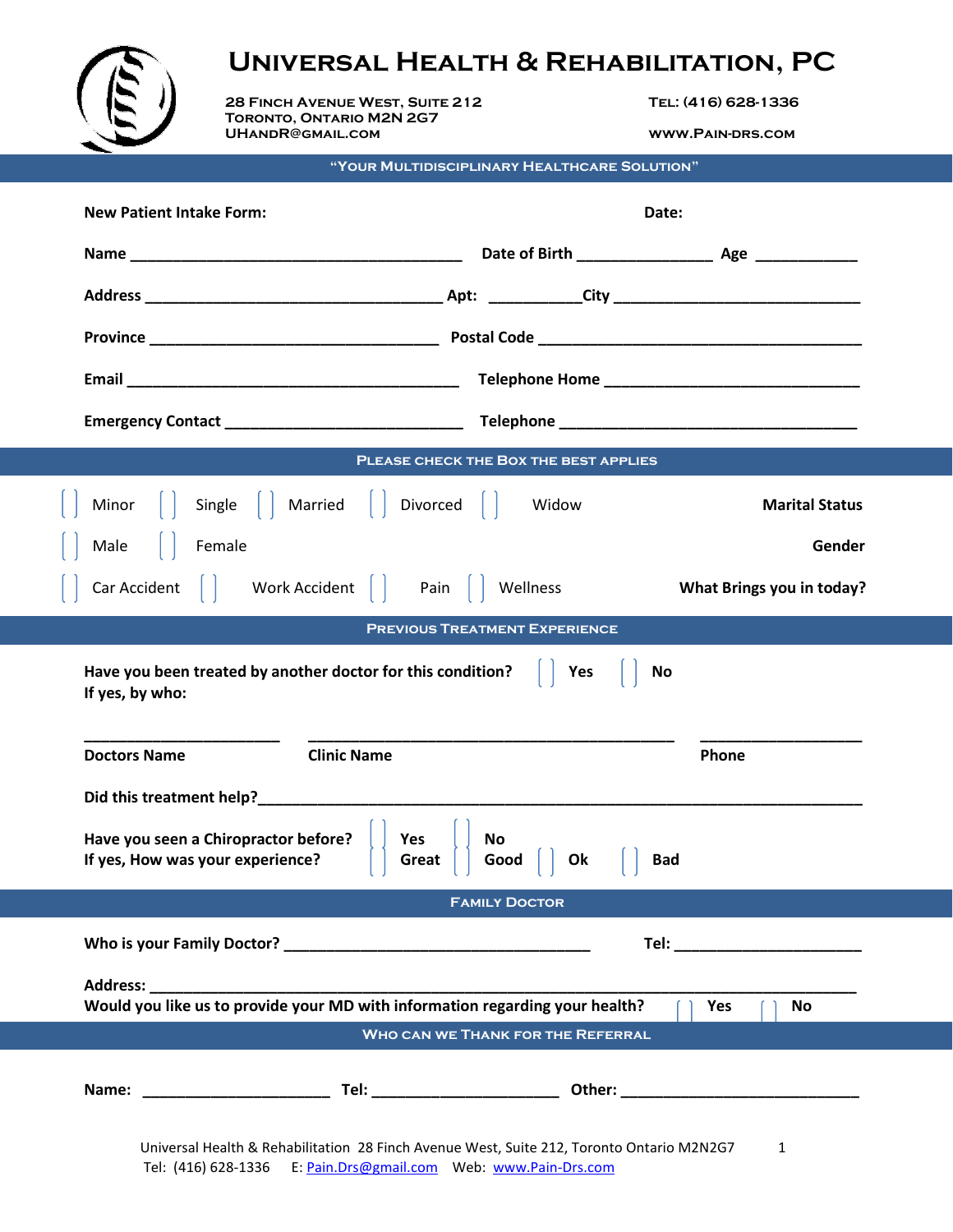|                                                                                                                             | <b>UNIVERSAL HEALTH &amp; REHABILITATION, PC</b>           |                       |                                              |                                   |                                                                     |                |                                |  |
|-----------------------------------------------------------------------------------------------------------------------------|------------------------------------------------------------|-----------------------|----------------------------------------------|-----------------------------------|---------------------------------------------------------------------|----------------|--------------------------------|--|
|                                                                                                                             | 28 FINCH AVENUE WEST, SUITE 212                            |                       |                                              | TEL: (416) 628-1336               |                                                                     |                |                                |  |
|                                                                                                                             | <b>TORONTO, ONTARIO M2N 2G7</b><br><b>UHANDR@GMAIL.COM</b> |                       |                                              | <b>WWW.PAIN-DRS.COM</b>           |                                                                     |                |                                |  |
|                                                                                                                             |                                                            |                       | "YOUR MULTIDISCIPLINARY HEALTHCARE SOLUTION" |                                   |                                                                     |                |                                |  |
| <b>Work Information:</b>                                                                                                    |                                                            |                       |                                              | Date:                             |                                                                     |                |                                |  |
|                                                                                                                             |                                                            |                       |                                              |                                   |                                                                     |                |                                |  |
|                                                                                                                             | Are you currently working? ___________                     |                       |                                              |                                   | Do you have Extended Health                                         |                |                                |  |
| $\overline{N}$<br>If you have Extended Health and Would like us to Bill Directly, we can do so for the following Companies: |                                                            |                       |                                              |                                   |                                                                     |                |                                |  |
|                                                                                                                             |                                                            |                       |                                              |                                   |                                                                     |                |                                |  |
|                                                                                                                             |                                                            |                       |                                              |                                   | Please initial if you provide $\vert$<br>consent for Direct Billing |                |                                |  |
| <b>PLEASE CIRCLE ALL THAT APPLY</b>                                                                                         |                                                            |                       |                                              |                                   |                                                                     |                |                                |  |
| <b>What Makes you feel Better?</b><br>What Makes you feel Worse?                                                            |                                                            | lce<br><b>Sitting</b> | Heat<br><b>Standing</b>                      | <b>Exercise</b><br><b>Lifting</b> | <b>Medication Rest</b><br>Carrying                                  | <b>Pushing</b> | <b>Other</b><br><b>Pulling</b> |  |

# **Please Place an X where you have Pain Today**

**Turning Working Activity Other**



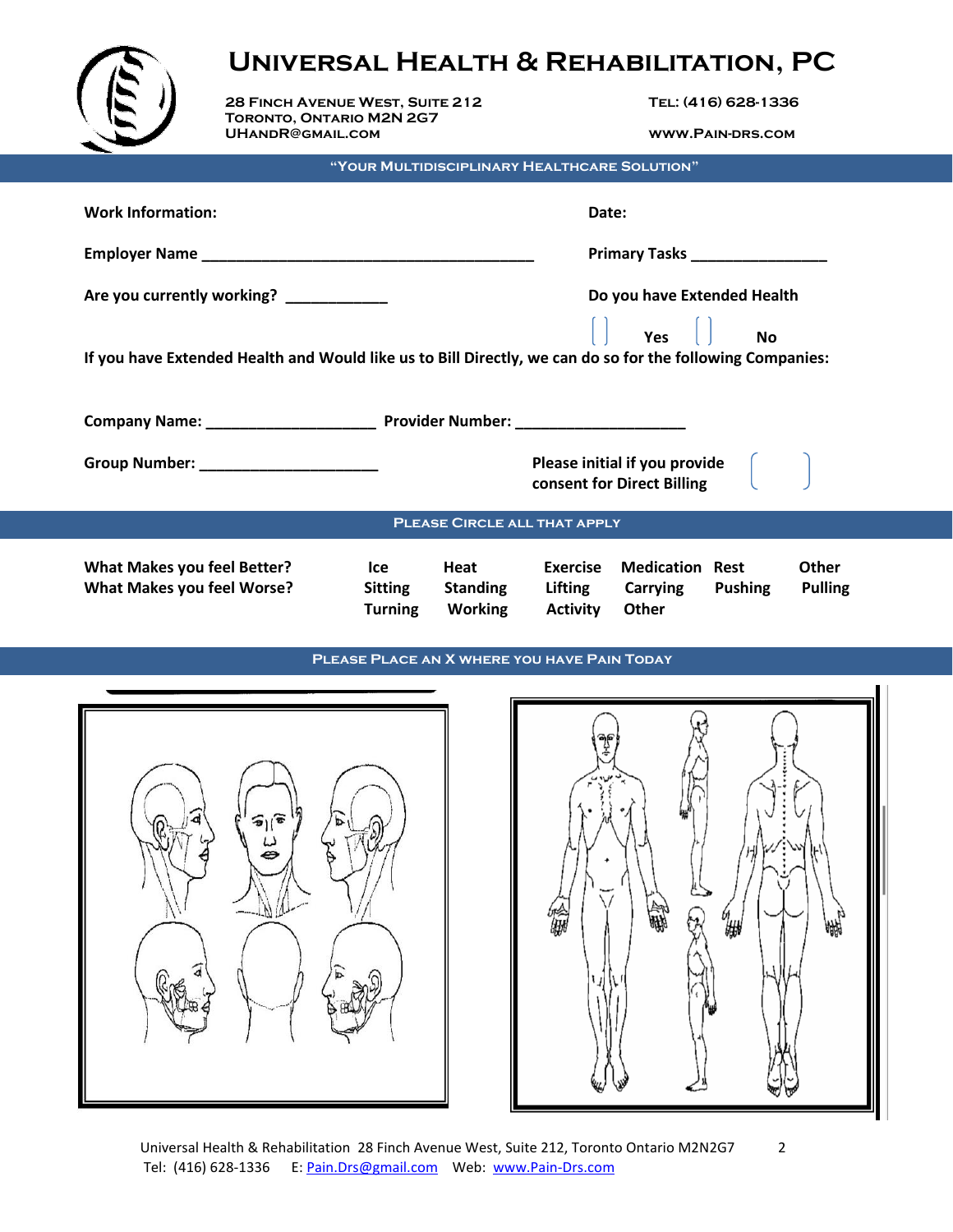

 **28 Finch Avenue West, Suite 212 Tel: (416) 628-1336 Toronto, Ontario M2N 2G7 UHandR@gmail.com www.Pain-drs.com**

**"Your Multidisciplinary Healthcare Solution"**

**What Services are you Interested in receiving or learning about today? Please circle all that apply.** 

| <b>Chiropractic</b><br><b>Massage Therapy</b><br><b>Pain Management</b><br><b>Exercise Prescription</b>                                                                                                                                                                                                | Acupuncture<br><b>Vestibular Rehabilitation</b><br>Wellness<br><b>Orthotics / Postural Improvements</b>                                                                                                                                                                                                        | Physiotherapy<br><b>Concussion Therapy</b><br><b>Nutrition</b>                                                                                                                                                                                |  |  |  |  |  |
|--------------------------------------------------------------------------------------------------------------------------------------------------------------------------------------------------------------------------------------------------------------------------------------------------------|----------------------------------------------------------------------------------------------------------------------------------------------------------------------------------------------------------------------------------------------------------------------------------------------------------------|-----------------------------------------------------------------------------------------------------------------------------------------------------------------------------------------------------------------------------------------------|--|--|--|--|--|
| <b>PAST MEDICAL - PLEASE CHECK ALL THAT APPLY</b>                                                                                                                                                                                                                                                      |                                                                                                                                                                                                                                                                                                                |                                                                                                                                                                                                                                               |  |  |  |  |  |
| Patient Current Complaints Check ( $\checkmark$ ) if you have any of the following:                                                                                                                                                                                                                    |                                                                                                                                                                                                                                                                                                                |                                                                                                                                                                                                                                               |  |  |  |  |  |
| <b>Dizziness</b><br>$\Box$ Headaches<br>$\Box$ Neck Pain<br>$\Box$ Upper Back Pain<br>Mid Back Pain<br>□ Low Back Pain<br>□ Chest Pain<br>$\Box$ Rib Pain<br>□ Shoulder Pain<br>Arm/Forearm Pain<br>Elbow Pain<br>Wrist/Hand Pain                                                                      | Hip Pain<br>$\Box$ Knee Pain<br>$\Box$ Thigh/Leg Pain<br>$\Box$ Ankle/Foot Pain<br>$\Box$ Pins & Needles in Arms<br>$\Box$ Pins & Needles in Legs<br>$\Box$ Numbness<br>$\Box$ Blurred Vision<br>Fatigue<br>Oth-<br>Fever/Infection<br>Ringing/Pain in Ears<br>Abdominal Pain                                  | Urinary/Bowel Incontinence/Difficulty<br>$\mathbf{\underline{u}}$ Nausea/Vomiting<br>$\Box$ Loss of Sleep<br>$\Box$ Constant Irritability<br>$\Box$ Loss of Memory<br>□ Loss of Balance<br>$\Box$ Jaw Pain<br>$\Box$ Depression<br>$\Box$ er: |  |  |  |  |  |
| Are you pregnant? $\Box$ Yes, Due Date: $\Box$                                                                                                                                                                                                                                                         | $\overline{\Box}^{\rm No}$<br><b>Past Medical History Check (<math>\checkmark</math>) if you have any of the following:</b>                                                                                                                                                                                    |                                                                                                                                                                                                                                               |  |  |  |  |  |
| Anemia<br>Hives or Eczema<br>Chicken Pox/Shingles<br>Glaucoma/Cataracts<br>Pneumonia<br>Hernia/Ulcer<br>Asthma<br>$\Box$ Cancer<br>$\sqcup$ Venereal Disease<br>$\sqcup$ Arthritis<br>$\Box$ Rheumatoid Arthritis<br>$\Box$ Stroke<br>$\Box$ Pacemaker<br>$\Box$ Any Birth Defects (please list):<br>П | <b>Thyroid Disease</b><br>Tuberculosis<br>AIDS/HIV+<br>High/Low Blood Pressure Hep-<br>Neck Pain<br>Back Pain<br>Disc Herniation/Bulge<br>Epilepsy<br>Blood/Plasma Transfusion<br>Headaches<br><b>Breast Lump</b><br>$\mathsf I$ Diabetes I/II<br>$\Box$ Brain Disease<br>$\Box$ Infection Mono<br>$\Box$<br>П | <b>Bleeding Tendency</b><br>atitis<br>Kidney Disease<br>Liv-<br>er Disease<br>History of Tobacco Use<br>History of Alcohol Use<br>History of Drug Abuse<br>Recent Infection/Flu/Dental Work                                                   |  |  |  |  |  |
| Any Other Disease (please list):                                                                                                                                                                                                                                                                       |                                                                                                                                                                                                                                                                                                                |                                                                                                                                                                                                                                               |  |  |  |  |  |
|                                                                                                                                                                                                                                                                                                        | $\Box$ Neurological Disorder                                                                                                                                                                                                                                                                                   | <b>Family History:</b> $\square$ Cancer $\square$ Diabetes $\square$ High Blood Pressure $\square$ Cardiovascular Problem/ Stroke                                                                                                             |  |  |  |  |  |

# **Statement:**

To the best of my knowledge. The questions on these forms have been accurately and honestly answered. I understand that providing incorrect information can be dangerous to my health. It is my responsibility to inform the doctors office of any changes in my medical status.

Name / Guardian Date

\_\_\_\_\_\_\_\_\_\_\_\_\_\_\_\_\_\_\_\_\_\_\_\_\_\_\_\_\_\_\_\_\_\_\_\_\_\_\_\_\_\_\_ \_\_\_\_\_\_\_\_\_\_\_\_\_\_\_\_\_\_\_\_\_\_\_\_\_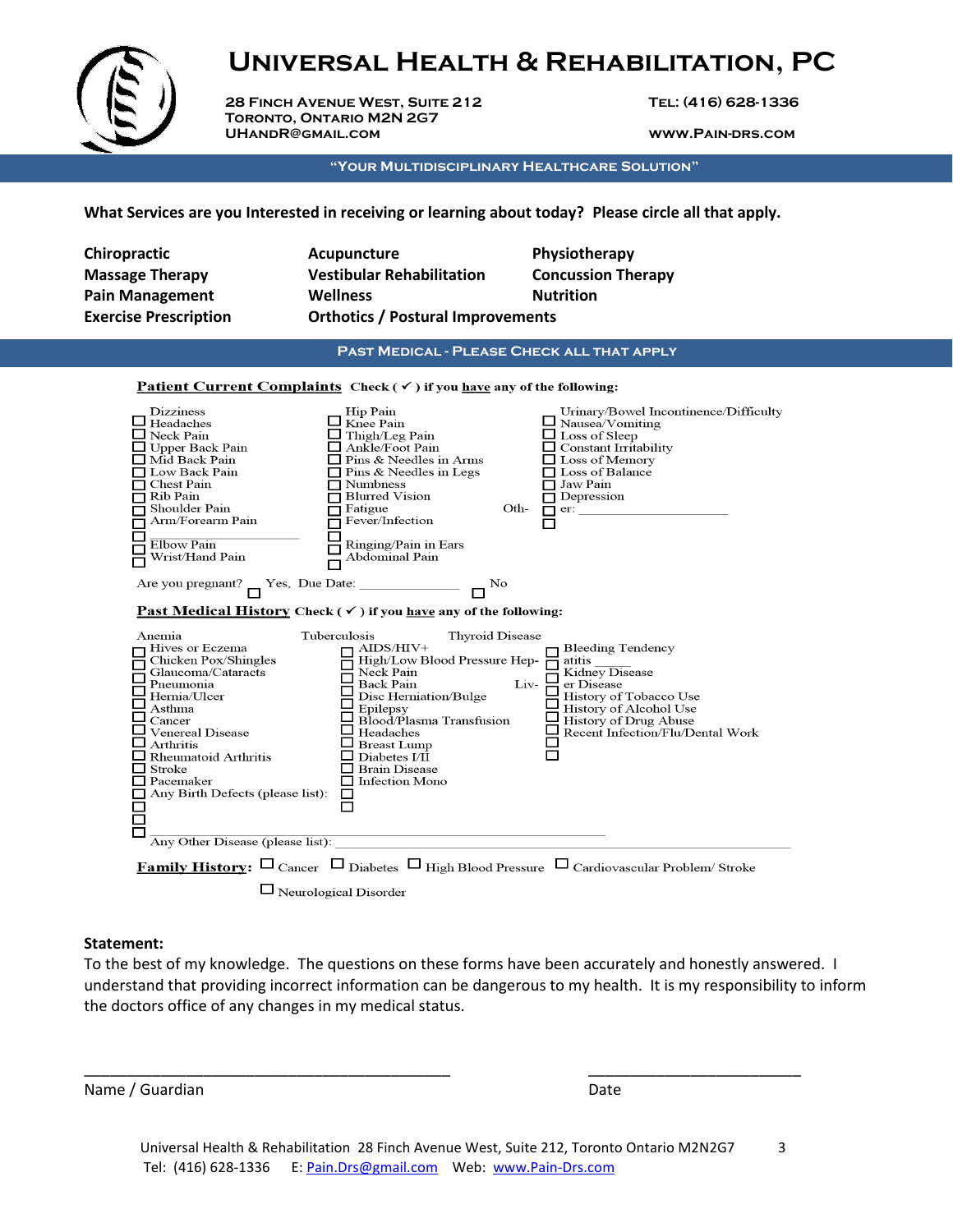

 **28 Finch Avenue West, Suite 212 Tel: (416) 628-1336 Toronto, Ontario M2N 2G7 Pain.Drs@gmail.com**

**"Your Multidisciplinary Healthcare Solution"**

#### **CONSENT TO CHIROPRACTIC TREATMENT**

### **Please Read Carefully**

It is important for you to consider the benefits, risks and alternatives to the treatment options offered by your chiropractor and to make an informed decision about proceeding with treatment. Chiropractic treatment includes adjustment, manipulation and mobilization of the spine and other joints of the body, soft-tissue techniques such as massage, and other forms of therapy including, but not limited to, electrical or light therapy and exercise.

# **Benefits**

Chiropractic treatment has been demonstrated to be effective for complaints of the neck, back and other areas of the body caused by nerves, muscles, joints and related tissues. Treatment by your chiropractor can relieve pain, including headache, altered sensation, muscle stiffness and spasm. It can also increase mobility, improve function, and reduce or eliminate the need for drugs or surgery.

### **Risks**

The risks associated with chiropractic treatment vary according to each patient's condition as well as the location and type of treatment.

### **The risks include:**

● Temporary worsening of symptoms – Usually, any increase in pre-existing symptoms of pain or stiffness will last only a few hours to a few days.

● Skin irritation or burn – Skin irritation or a burn may occur in association with the use of some types of electrical or light therapy. Skin irritation should resolve quickly. A burn may leave a permanent scar.

● Sprain or strain – Typically, a muscle or ligament sprain or strain will resolve itself within a few days or weeks with some rest, protection of the area affected and other minor care.

● Rib fracture – While a rib fracture is painful and can limit your activity for a period of time, it will generally heal on its own over a period of several weeks without further treatment or surgical intervention.

● Injury or aggravation of a disc – Over the course of a lifetime, spinal discs may degenerate or become damaged. A disc can degenerate with aging, while disc damage can occur with common daily activities such as bending or lifting. Patients who already have a degenerated or damaged disc may or may not have symptoms. They may not know they have a problem with a disc. They also may not know their disc condition is worsening because they only experience back or neck problems once in a while. Chiropractic treatment should not damage a disc that is not already degenerated or damaged, but if there is a pre-existing disc condition, chiropractic treatment, like many common daily activities, may aggravate the disc condition. The consequences of disc injury or aggravating a pre-existing disc condition will vary with each patient. In the most severe cases, patient symptoms may include impaired back or neck mobility, radiating pain and numbness into the legs or arms, impaired bowel or bladder function, or impaired leg or arm function. Surgery may be needed.

● Stroke – Blood flows to the brain through two sets of arteries passing through the neck. These arteries may become weakened and damaged, either over time through aging or disease, or as a result of injury. A blood clot may form in a damaged artery. All or part of the clot may break off and travel up the artery to the brain where it can interrupt blood flow and cause a stroke. Many common activities of daily living involving ordinary neck movements have been associated with stroke resulting from damage to an artery in the neck, or a clot that already existed in the artery breaking off and travelling up to the brain. Chiropractic treatment has also been associated with stroke. However, that association occurs very infrequently, and may be explained because an artery was already damaged and the patient was progressing toward a stroke when the patient consulted the chiropractor. Present medical and scientific evidence does not establish that chiropractic treatment causes either damage to an artery or stroke. The consequences of a stroke can be very serious, including significant impairment of vision, speech, balance and brain function, as well as paralysis or death.